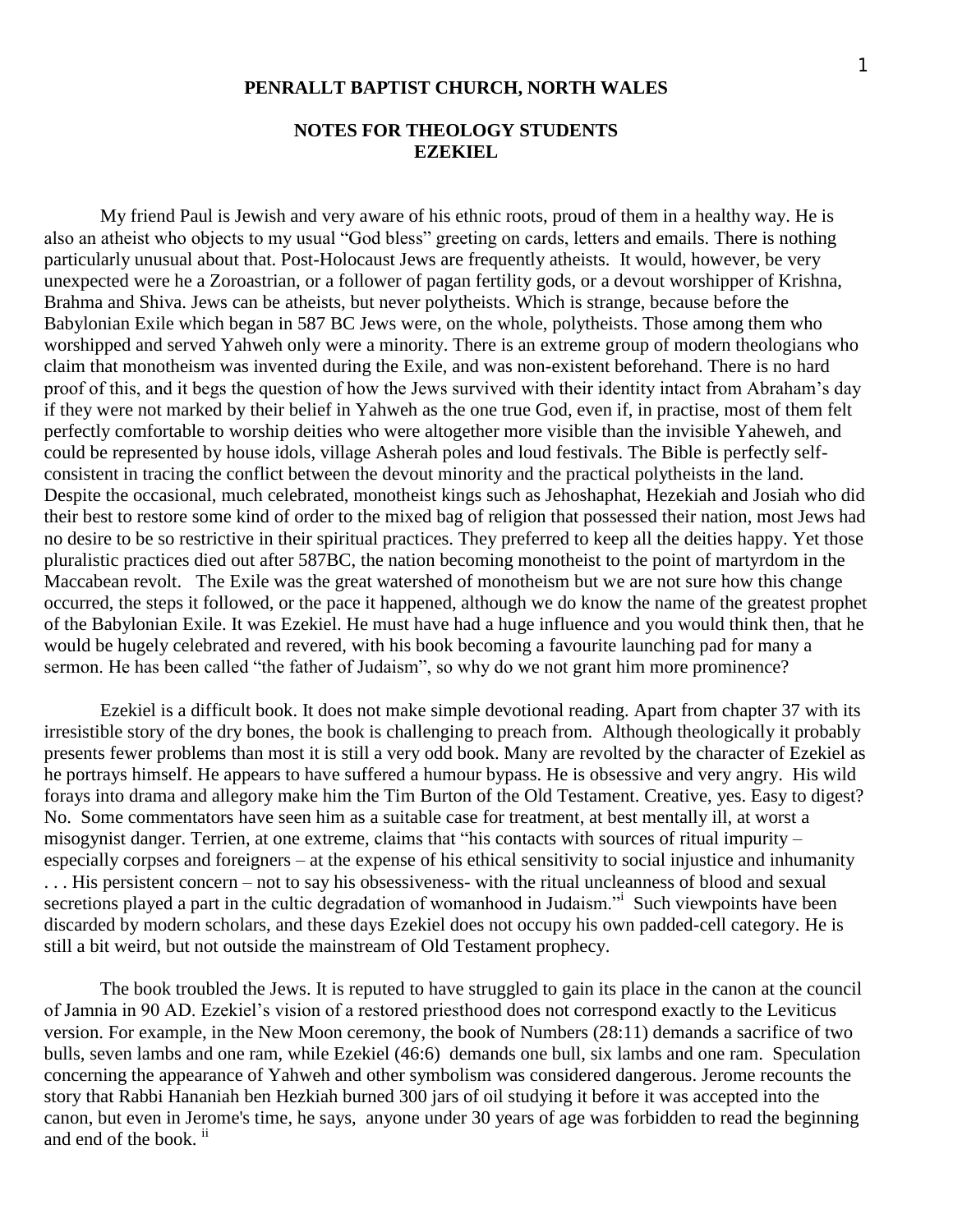Modern scholars have had issue with Ezekiel also. Historical criticism passed it by at first and it was not until 1924 when Gustav Hölscher voiced the opinion that Ezekiel contributed only 144 verses out of the book"s 1273 that the traditional view of a single author in Babylon was challenged. Following that a silly season broke out for a while, culminating perhaps in C.C. Torrey's belief that the book had been written by a Pseudo-Ezekiel in the third century BC.<sup>iii</sup> Similar viewpoints flourished for a while, ranging from Torrey's third century view to the suggestion that Ezekiel lived in the early Northern Kingdom, but they have all but been discounted now by the mainstream of theology which has settled back to the opinion that much of the material in the book is connected to Ezekiel and contemporary with him. Moshe Greenberg concludes that "the persuasion grows on one . . . that a coherent world of vision is emerging, contemporary with the sixthcentury prophet and decisively shaped by him, if not the very words of Ezekiel himself." Walther Eichrodt agrees: "throughout the whole book the unique and characteristic style of the parts composed by Ezekiel is so strong and dominant that it has not undergone any material change through the work of redaction, extensive though that has been, and it still continues to be the decisive factor which determines the whole." v

All verses but 1:3 are autobiographical in content, and after allowing for the influence of the editor(s) who assembled the final version there is no reason to discount the towering historical figure of the prophet from the book"s formation. There is no reference to the nation"s return under King Cyrus, so we may well infer that the book was completed within the first or second generations of the exiles in Babylon:

"No long period of time seems to have elapsed in the composition of the book . . . While Ezekiel ministered in person to the pre-587 prisoners of war and the first generation of post-587 exiles, the later adaptions that appear in the book seem to have been made among the second generation exiles . . . The edited book invites its readers to look back at the prophet's ministry and to apply its challenge and assurance to their own hearts and lives."  $\sim$  L.C. Allen.<sup>vi</sup>

There have been several difficulties along the way. Brevard Childs sums it up by saying that "the problem of the book lies in the ability to construct a picture of Ezekiel conforming even in general to the main features of Hebrew prophecy which critical scholarship has come to expect." vii The style of the book lacks the form of an oral tradition and the overload of allegory, symbolic acts and visions has caused some commentators to complain of a hiatus between Ezekiel and previous prophets. However Walther Zimmerli did much to rehabilitate Ezekiel to mainstream prophetic tradition.<sup>viii</sup> His ministry follows the usual pattern of a call narrative, historical recitals of God"s power, and themes of exodus and election. Visions were not new, although he does extend the genre. For example, Amos had a vision of Israel as a basket of over-ripe summer fruit, which is vision-as-parable. Ezekiel takes that kind of oracle into a new phase of oracle-asallegory where, for example, Jerusalem and Samaria are represented as two promiscuous sisters. He tends to extend traditional categories of prophecy into new areas. For example, Isaiah"s call narrative involves a vision of heavenly places with a throne, fire and seraphim, Ezekiel"s call narrative also involves a vision of heavenly places with a throne, fire and cherubim, but is longer, more complicated and perhaps influenced by Babylonian artistic descriptions of spiritual beings. <sup>ix</sup> His prophetic acting out of oracles is a large part of his communication skills, but hardly original. It had always been part of prophetic ministry, with prophets going so far as to strike one another or even walk around naked or semi-naked (1 Ki 20:35ff; Is 20). While it is true that he favours prose over poetry and introduces the beginnings of Hebrew apocalyptic style, he does not neglect traditional prophetic themes of land, judgment, restoration, covenant and law. He too prophecies to surrounding nations and comments heavily on Israel's foreign policy. While he brings his own creative abilities to bear on his calling as a prophet he can be seen as extending prophetic tradition rather than breaking with it.

Another problem is that of locus. Both Jerusalem and Babylon feature heavily in the prophecies, and this has led to various suggestions over the last hundred years of theology. It has been claimed that he began his ministry in Jerusalem and completed it in Babylon, or that he travelled between the two. Within this question is also raised the issue of which group is his target audience, the Jerusalem elite or the Babylonian exiles? This issue is explored in depth by Andrew Mein in the chapter "Ezekiel and the Exiles" in his book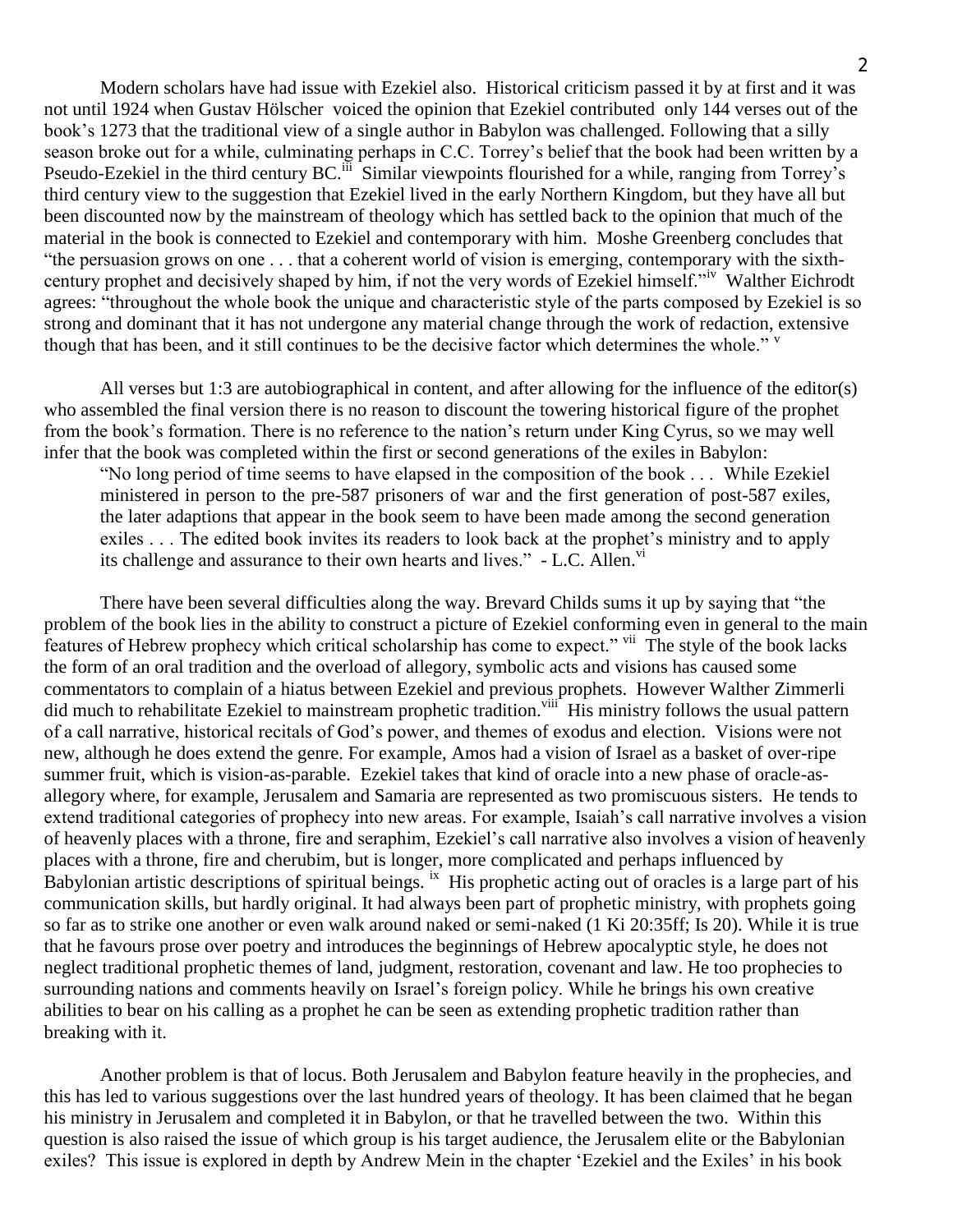*Ezekiel and the Ethics of Exile.<sup>x</sup>* In part, the two groups were the same, although in socially different circumstances. In 597 BC when the Jerusalem aristocracy and politicians first decided to break away from their vassalage to Babylon and return their political alignment to Egypt the reply was swift. With the Babylonian army camping outside the walls of Jerusalem and the Egyptian army notable only by its absence, King Jehoiachin surrendered. Following ancient methods for tactical dominance of captured cities, the Chaldean army took a large number of the elite prisoner and transported them to Babylon. Just how many were taken is unclear. 2 Kings 24:14 puts the numbers at around 10,000, but this looks suspiciously like a rounded up symbolic number suggesting just "a massive number of important people". In verse 16 this number seems nearer 8,000. Jeremiah is more precise and in Jer 52:28 puts forward the figure of 3,023 followed by two more batches bringing the total up to 4,600. However many there were, we know that they included the King Jehoiachin and the royal family, leading political families, craftsmen, smiths, military leaders and soldiers. Jeremiah comments that only the poorest were left in the land. The inclusion of 16 dates in the book of Ezekiel helps to ground his prophecies in the community in Babylon. Wevers says "it is clear that the chorological pattern is an intentional editorial one; the arrangement is one that has been imposed upon the materials"<sup>xi</sup>

So what became of the two groups? Government in Jerusalem was re-established by those who were left, the remnant of the old ruling classes. They were to bear the brunt of Jeremiah's stinging prophetical oracles of judgment and destruction. Ezekiel, in prophesying in Babylon was effectively preaching to the same social class of people, albeit in a very different social setting. Odet claims that "Actually, the main centre of the people of Israel between the fall of Jerusalem and their return under Cyrus . . . was located in Babylonia and was concentrated around the exiled royal family." <sup>xii</sup> Just how much influence Jehoiachin would have had is speculative, but he was well treated. We have recovered Babylonian civil service records referring to his food allowance. Others of course were launched on a career in the civil service, notably Daniel and his companions. However, lacking the necessary skills in Cuneiform and Sumerian most would not have had the qualifications to fare nearly so well. We know from an inscription on the Etemenanki temple that Nebuchadnezzar redeployed exiled prisoners of war on his public building projects and the 'murashu' documents recovered from a banking firm, albeit from a rather later date, refer to Jewish people in agriculture, or as shepherds or fishermen. <sup>xiii</sup> Exile is a place of hard labour. "Our bones are dried up and our hope is gone; we are cut off," complains the people (Ez. 37:11). While it is true that by the time of the return to Jerusalem in the reign of Cyrus they had begun to prosper, those early days were harsh. The green hills of Judea were several months' journey away, and all they could do was to stare out at the flat, parched land with its huge irrigation canals where they were forced to scratch for a living. But they still saw themselves as the elite. They still felt connected to Jerusalem. Many of them dreamed of returning there. Indeed, back in Jerusalem, Hananiah the prophet infamously predicted a return to Jerusalem of exiles and temple treasure within two years ( Jer. 28). This sparked a letter from Jeremiah to the exiles telling them to settle in Babylon because this generation would not return ( Jer. 29). Towards the end of this two year timetable we find the elders of the exiles sitting in Ezekiel"s living room asking him, presumably, if it was likely to happen (Ez. 8:1). They are rewarded with a vision of God's glory departing from the temple. There would be no return, and no reprieve for the inevitable destruction of Jerusalem.

So, Ezekiel prophesied to the same group of people but only while in Babylon. The visits to Jerusalem are only ever in visions, not in fact. He knew the city well, of course, because he had lived there and been trained for the priesthood there. Prophesying to distant peoples was standard prophetic tradition, so Ezekiel just follows the protocol now that he is in Exile and pronounces oracles against Jerusalem"s rulers. The issues were different, though, in the two places. There are two different moral worlds addressed in the book of Ezekiel – that of the Jerusalem elite and that of the exiles. Although originally drawn from the same group, they are facing two different moral challenges. In Jerusalem these centre upon the land and politics, in Babylon they centre on exile and the domestic world. Ezekiel's oracles encompass both.<sup>xiv</sup>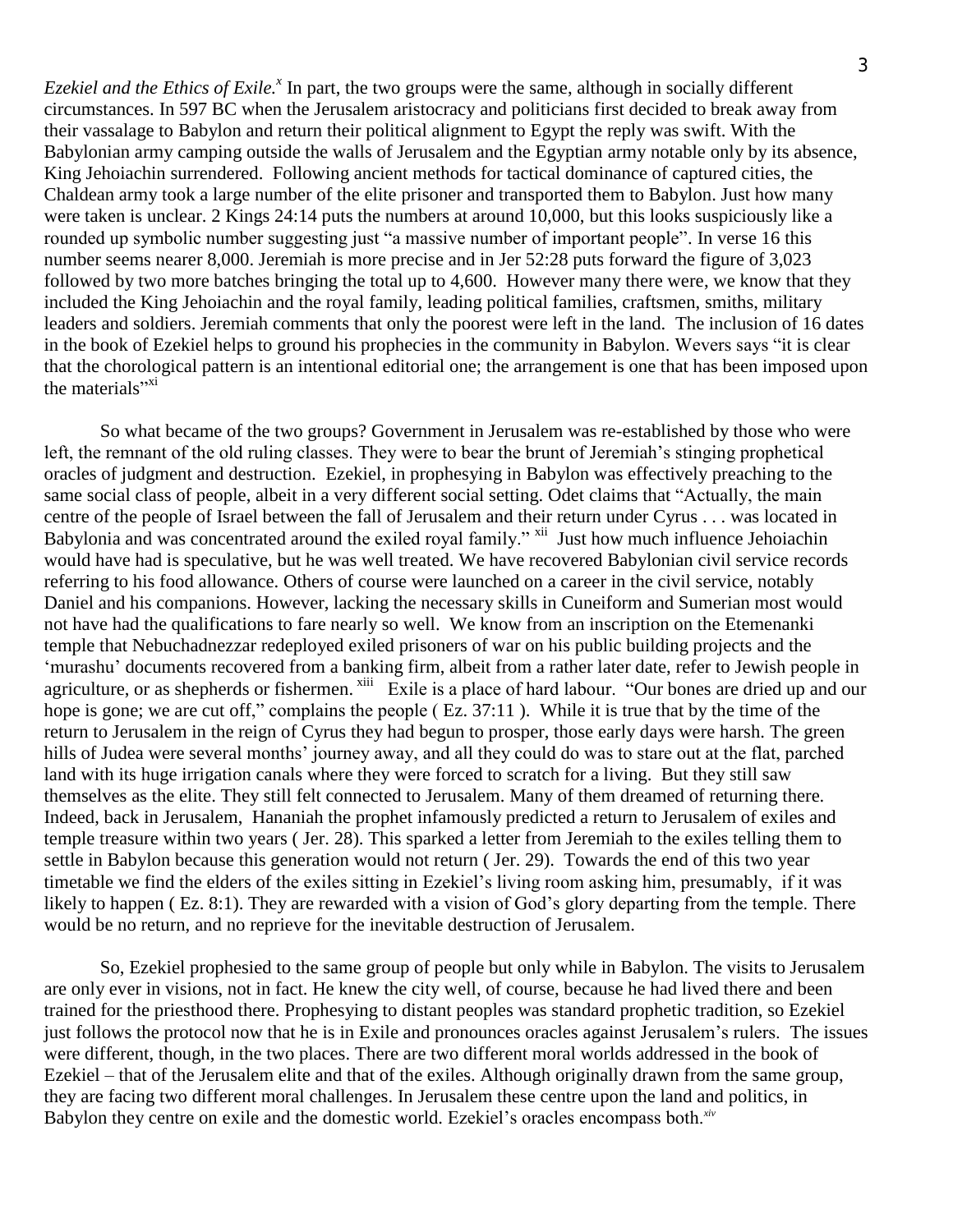The connection to Jerusalem is important for another reason. All prophets have their own special interests. Hosea, for example, because of his marital situation majors quite heavily on covenant promise and the "honeymoon" in the Exodus. Joel bases his work around the natural disaster of a locust invasion. Ezekiel's background is very clearly that of a Jerusalem priestly family. The largest influence on his work is the Holiness Code of Leviticus 17-26. This is vital to understanding the book of Ezekiel. How are the Jews going to cope spiritually without a temple? Ezekiel digs deep into his training and comes up with the Levitical code. He writes like a priest ( see the legal "case study" of chapter 18 and the legal rulings of chapter 14) and thinks like one. In his vision of the elders of Jerusalem he sees them with censers in hand, reminding one not of the 70 elders seeing the glory of God with Moses ( Ex.24:9ff), but more chillingly of the recalcitrant priestly sons of Korah awaiting their death, censers in hand (Nu 16:16ff). So it is a priest-turnedprophet who asks how the people are going to survive in Exile. Like a priest he answers that they are going to survive by remaining ( or, rather, becoming ) pure in an impure, pagan, oppressive, society. The word "impurity" is found 280 times in the Hebrew text, 182 of which occur in Leviticus and Numbers, and no less than 44 times in Ezekiel. They can only know God"s blessing by being pure. In chapters 40-48 he will reconstruct the nation ideally based on the Levitical model. They are to start observing the Sabbath as if they mean it. They are to hold the Torah to their hearts. And how will this happen if it has never happened before? Because God will change the people's heart. "I will give them an undivided heart and put a new spirit in them; I will remove from them their heart of stone and give them a heart of flesh."( Ez. 11:19). It is only by grace. Carley affirms that the book is:

"marked by strong tensions, of which none is more dramatic than that between the challenge to get a 'new heart' and a 'new spirit' in 18:31 and the promise that a 'new heart' and a 'new spirit' will be given to Israel in 36:26-27. These texts represent the twin poles of the book: on the one hand, a strong insistence upon Israel"s responsibility before her God and, on the other, a remarkable assurance that Yahweh will enable his recalcitrant people to obey him." <sup>xv</sup>

There were those in Babylon who would be receptive to such a message. Ezekiel had been born in the reign of Josiah who had instigated a restoration of monotheism in the nation. His supporters came from the same elite that was transported to Babylon. It is noteworthy that the poorer people gave Jeremiah no respect or mercy, refusing point blank to abandon their idolatry (Jer 44:15 ff). They disappear in the direction of Egypt. Meanwhile the Babylon exiles emerge with a strong monotheist faith based on the Torah. As Gowan says "They solved their identity problem in exile, and came out of it understanding that one can be a Jew anywhere, and that what makes one a Jew is obeying God."<sup>xvi</sup>

How successful was Ezekiel? Several times we find the elders in Exile seated around, seeking his opinion. We can only assume that he won the day, because out of the dry soil of Babylon grew a Judaism which reinvented itself around the Holiness Code and the rest of the Torah. Their national distinctiveness was to be reflected in their religious and moral life style. The old polytheism disappeared, to be replaced by a thorough-going, uncompromising monotheism. Not that Ezekiel quite got his own way. His vision of a restored nation in chapters 40-48 was never quite factual enough to be constructed on this earth, and, in any case, was shown to the people in the first instance to shame them: "Son of man, describe the temple to the people of Israel, that they may be ashamed of their sins. Let them consider the plan" (Ez. 43:10). In the course of preaching restoration he has to admit that it can only come about by the grace of God and the action of his Spirit on the hearts and minds of his people. Ezekiel points forward to a day when God"s grace will rule the hearts, and the demands of the Law will be fulfilled. He never quite came to see that in these days, there would be no need for a temple, nor priests, nor sacrifices. In that sense, his vision failed, only to be swallowed up by something far more wonderful, the salvation of the nations in Christ.  $^{xvii}$ 

Peter James Cousins Bangor, May 2011